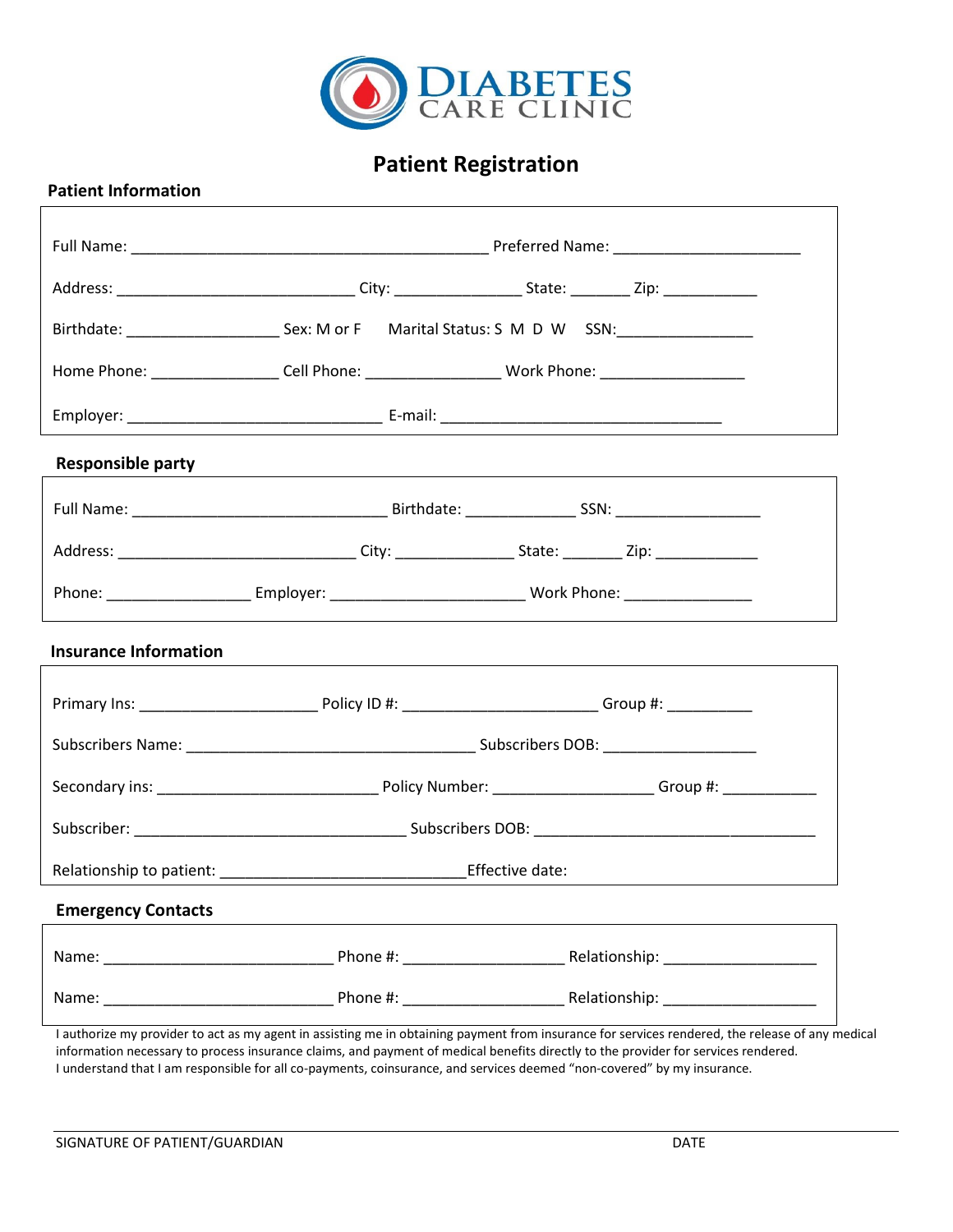

### **HIPAA Compliance Information**

The Health Insurance Portability and Accountability Act (HIPAA) provides safeguards to protect your privacy. Implementation of HIPAA requirements officially began on April 14, 2003.

What this is all about: Specifically, there are rules and restrictions on who may see or be notified of your Protected Health Information (PHI). These restrictions do not include the normal interchange of information necessary to provide you with office services. HIPAA provides certain rights and protections to you as the patient. We balance these needs with our goal of providing you with quality professional service and care.

We have adopted the following policies:

1. Patient information will be kept confidential except as is necessary to provide services or to ensure that all administrative matters related to your care are handled appropriately. This specifically includes the sharing of information with other healthcare providers, laboratories, health insurance payers as is necessary and appropriate for your care. The normal course of providing care means that records may be accessible to necessary entities to provide care and for administrative purposes. You agree to the normal procedures utilized within the office for the handling of charts, patient records, PHI and other documents or information.

2. It is the policy of this office to remind patients of their appointments. We may do this by telephone, e-mail, U.S mail, or by any means convenient for the practice and/or as requested by you. We may from time to time disclose your protected health information to designated family, friends and others who are involved in your care or in payment

3. The practice utilizes multiple vendors in the conduct of business. These vendors may have access to PHI but must agree to abide by the confidentiality rules of HIPAA. We will notify you of any breach in your unsecured PHI

4. You understand and agree to inspections of the office and review of documents which may include PHI by government agencies or insurance payers in normal performance of their duties. We are permitted and/or required by law to make certain other uses and disclosures of your protected health information without your consent or authorization for the following:

- **E** Any purpose required by law; including court or administrative ordered subpoena or discovery request
- Public health activities such as required reporting of immunizations, disease, injury, birth and death, or in connection with public health investigations
- If we suspect child abuse or neglect; if we believe you to be a victim of abuse, neglect or domestic violence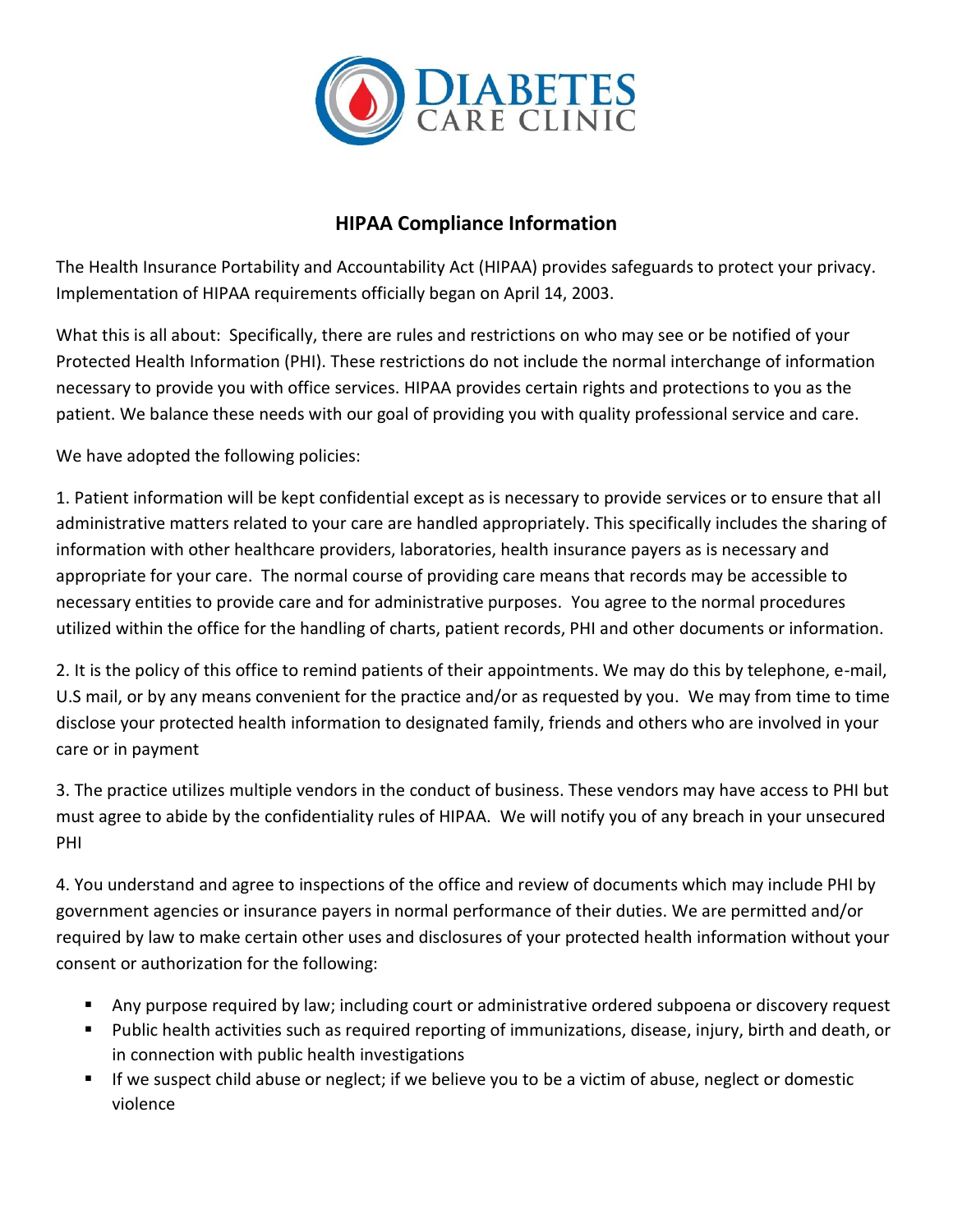- To the Food and Drug Administration to report adverse events, product defects, or to participate in product recalls
- To your employer when we have provided health care to you at the request of your employer
- To a government oversight agency conducting audits, investigations, civil or criminal proceedings
- To law enforcement officials as required by law if we believe you have been the victim of abuse, neglect or domestic violence. We will only make this disclosure if you agree or when required or authorized by law
- **EXTED** If necessary; coroners, funeral directors or to arrange an organ or tissue donation or transplant
- If you are a member of the military, we may also release your protected health information for national security or intelligence activities; and
- To workers' compensation agencies for workers' compensation benefit determination and/or FMLA.

5. You have the right to bring any concerns or complaints regarding privacy to the attention of the provider or clinic staff.

6. Your confidential information will not be used for the purposes of marketing or advertising of products, goods or services.

7. We agree to provide patients with access to their records in accordance with state and federal laws.

8. We may change, add, delete or modify any of these provisions to better serve the needs of the both the practice and the patient.

9. You have the right to request restrictions in the use of your protected health information and to request change in certain policies used within the office concerning your PHI. However, we are not obligated to alter internal policies to conform to your request.

If you believe your privacy rights have been violated, you can file a complaint in writing with the Privacy Officer. You may also file a complaint with the Secretary of the U.S. Department of Health and Human Services at the below address.

| Quentin N. Burdick United States Courthouse | Christina Dahl, NP-C, BC-ADM (Privacy Officer) |
|---------------------------------------------|------------------------------------------------|
| U.S. Attorney's Office                      | Diabetes Care Clinic                           |
| 655 First Avenue North, Suite 250           | 1665 43 <sup>rd</sup> St. S. Suite 102         |
| Fargo, ND 58102-4932                        | Fargo, ND 58103                                |
| Phone: 1-888-716-7395                       | Phone: 701-540-9822                            |
| Fax: (701) 297-7405                         | Fax: (701) 540-9824                            |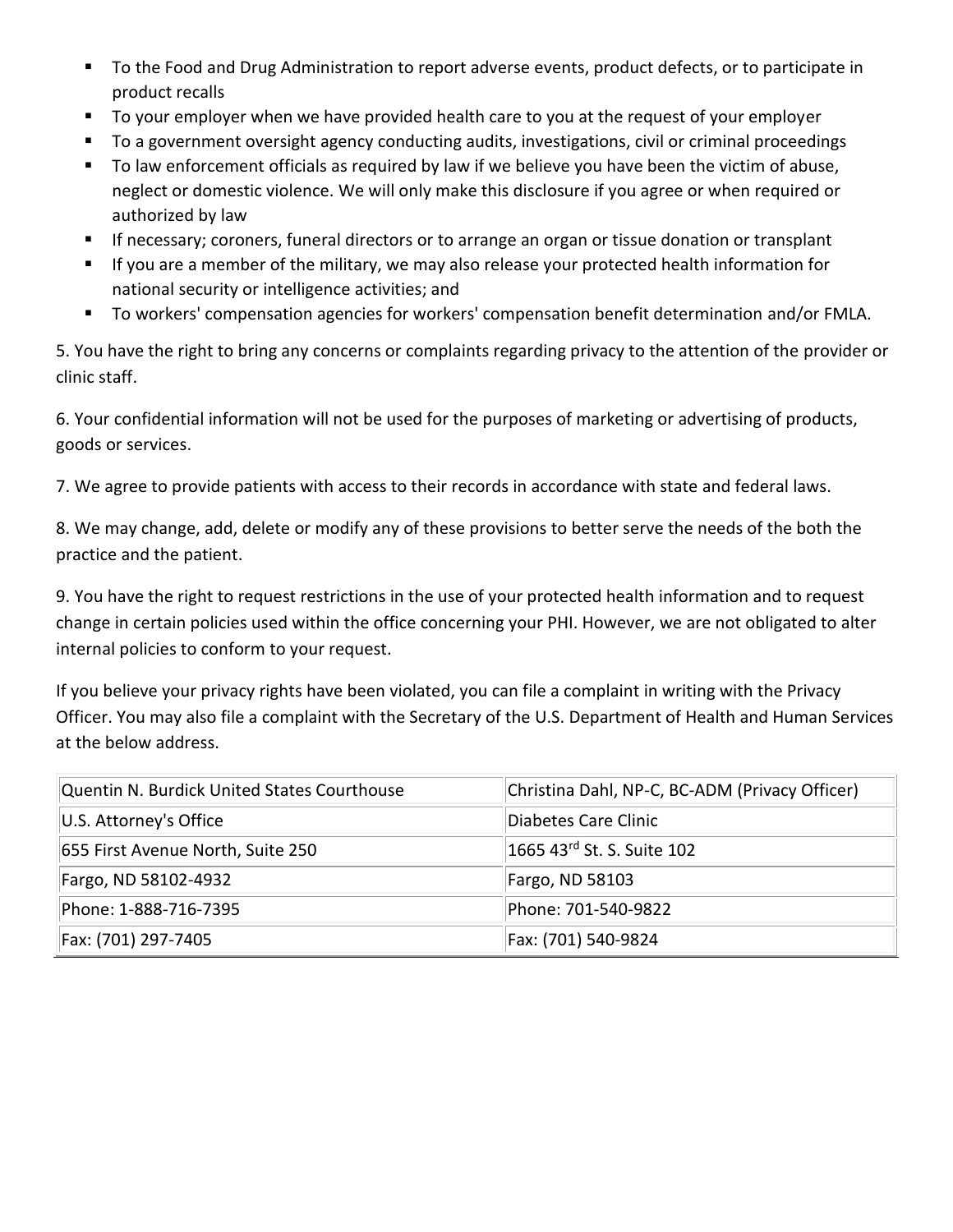

### **HIPAA Compliance Patient Consent Form**

Our Notice of Privacy Practices provides information about how we may use or disclose protected health information.

The notice contains a patient's rights section describing your rights under the law. You ascertain that by your signature that you have reviewed our notice before signing this consent. You have the right to revoke this consent in writing, signed by you. However, such a revocation will not be retroactive.

The terms of the notice may change, if so, you will be notified at your next visit to update your signature/date.

I do hereby acknowledge that I have received and read the *HIPAA COMPLIANCE INFORMATION* form. I agree and consent to the terms set forth in the document and any subsequent changes in office policy. I understand that this consent shall remain in force from this time forward.

|                                                                                 |                                |            | Date: the contract of the contract of the contract of the contract of the contract of the contract of the contract of the contract of the contract of the contract of the contract of the contract of the contract of the cont |
|---------------------------------------------------------------------------------|--------------------------------|------------|--------------------------------------------------------------------------------------------------------------------------------------------------------------------------------------------------------------------------------|
|                                                                                 |                                |            |                                                                                                                                                                                                                                |
| <b>Consent for Reminders, Messages, and Sharing of Information</b>              |                                |            |                                                                                                                                                                                                                                |
| May we phone, email, or send a text to you to confirm appointments?             |                                | <b>YES</b> | NO.                                                                                                                                                                                                                            |
| May we leave a message on your answering machine at home or on your cell phone? |                                |            | <b>NO</b>                                                                                                                                                                                                                      |
| May we discuss your medical condition with any member of your family?           |                                |            | <b>NO</b>                                                                                                                                                                                                                      |
| If YES, please name the members allowed:                                        |                                |            |                                                                                                                                                                                                                                |
|                                                                                 |                                |            |                                                                                                                                                                                                                                |
|                                                                                 |                                |            |                                                                                                                                                                                                                                |
|                                                                                 | Date: ________________________ |            |                                                                                                                                                                                                                                |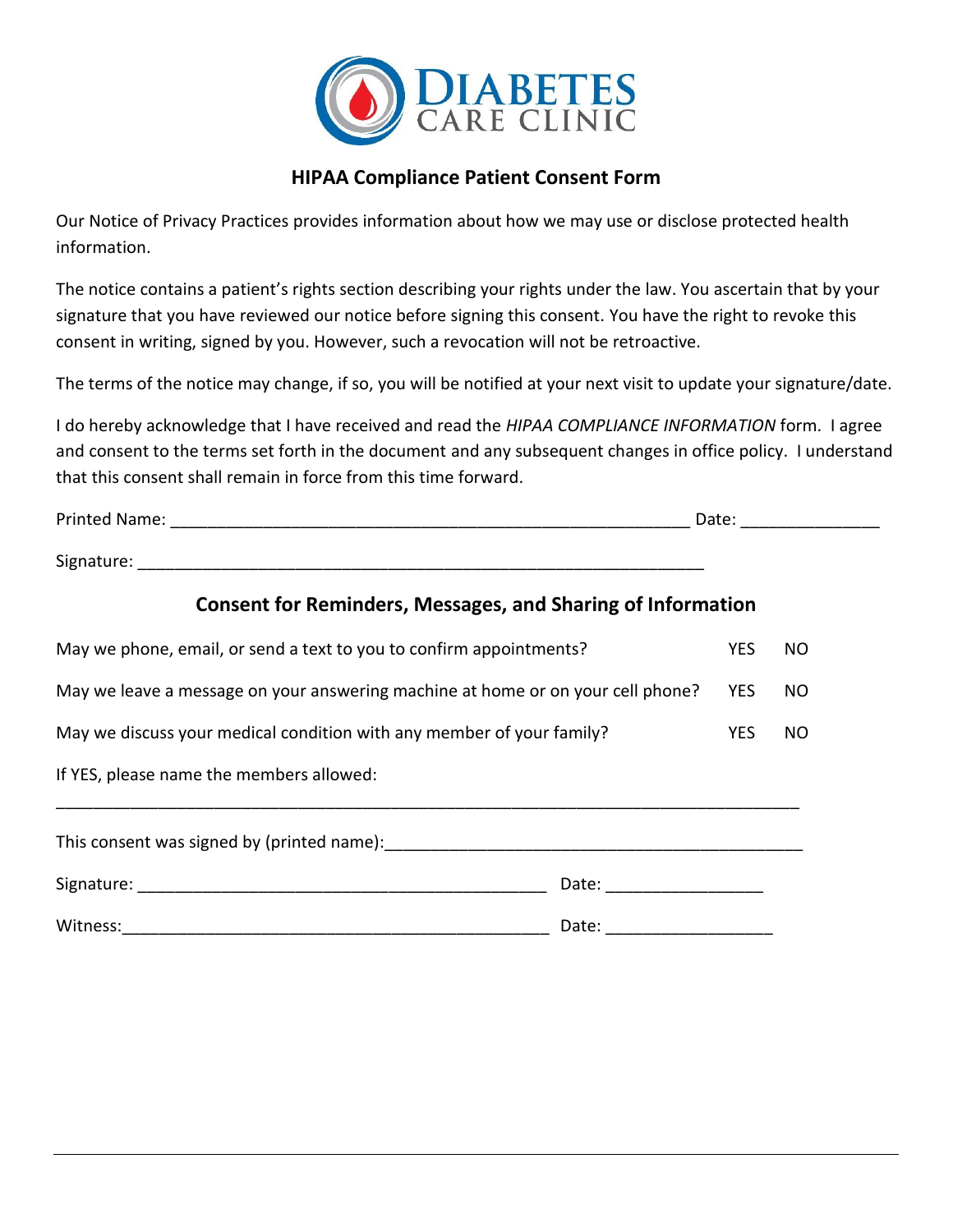#### **NEW PATIENT**

### **MEDICAL HISTORY FORM**



| <b>Full Name:</b> | DOB: |
|-------------------|------|
|                   |      |

**Allergies:** □ No Known Allergies

| Allergy | Reaction |
|---------|----------|
|         |          |
|         |          |
|         |          |
|         |          |
|         |          |

**Medications: □** None Preferred Pharmacy: \_\_\_\_\_\_\_\_\_\_\_\_\_\_\_\_\_\_\_\_\_\_\_ Location: \_\_\_\_\_\_\_\_\_\_\_\_\_

| Medication | Dose | Frequency |
|------------|------|-----------|
|            |      |           |
|            |      |           |
|            |      |           |
|            |      |           |
|            |      |           |
|            |      |           |
|            |      |           |
|            |      |           |
|            |      |           |
|            |      |           |

### **Personal Medical History:**

| Disease/Condition                           | <b>Year Diagnosed</b> | Current | Past | Comments |
|---------------------------------------------|-----------------------|---------|------|----------|
| <b>Diabetes</b><br>Type:                    |                       |         |      |          |
| <b>High Blood Pressure</b>                  |                       |         |      |          |
| High Cholesterol                            |                       |         |      |          |
| Heart/Vascular                              |                       |         |      |          |
| Stroke                                      |                       |         |      |          |
| Kidney                                      |                       |         |      |          |
| Thyroid (ie: hypothyroid, graves)           |                       |         |      |          |
| Gastrointestinal (ie: celiac, pancreatitis) |                       |         |      |          |
| Mental Health (ie: depression, anxiety)     |                       |         |      |          |
| Addiction (alcohol, drug use)               |                       |         |      |          |
| Cancer<br>Type:                             |                       |         |      |          |
| Other:                                      |                       |         |      |          |
| Other:                                      |                       |         |      |          |
| Other:                                      |                       |         |      |          |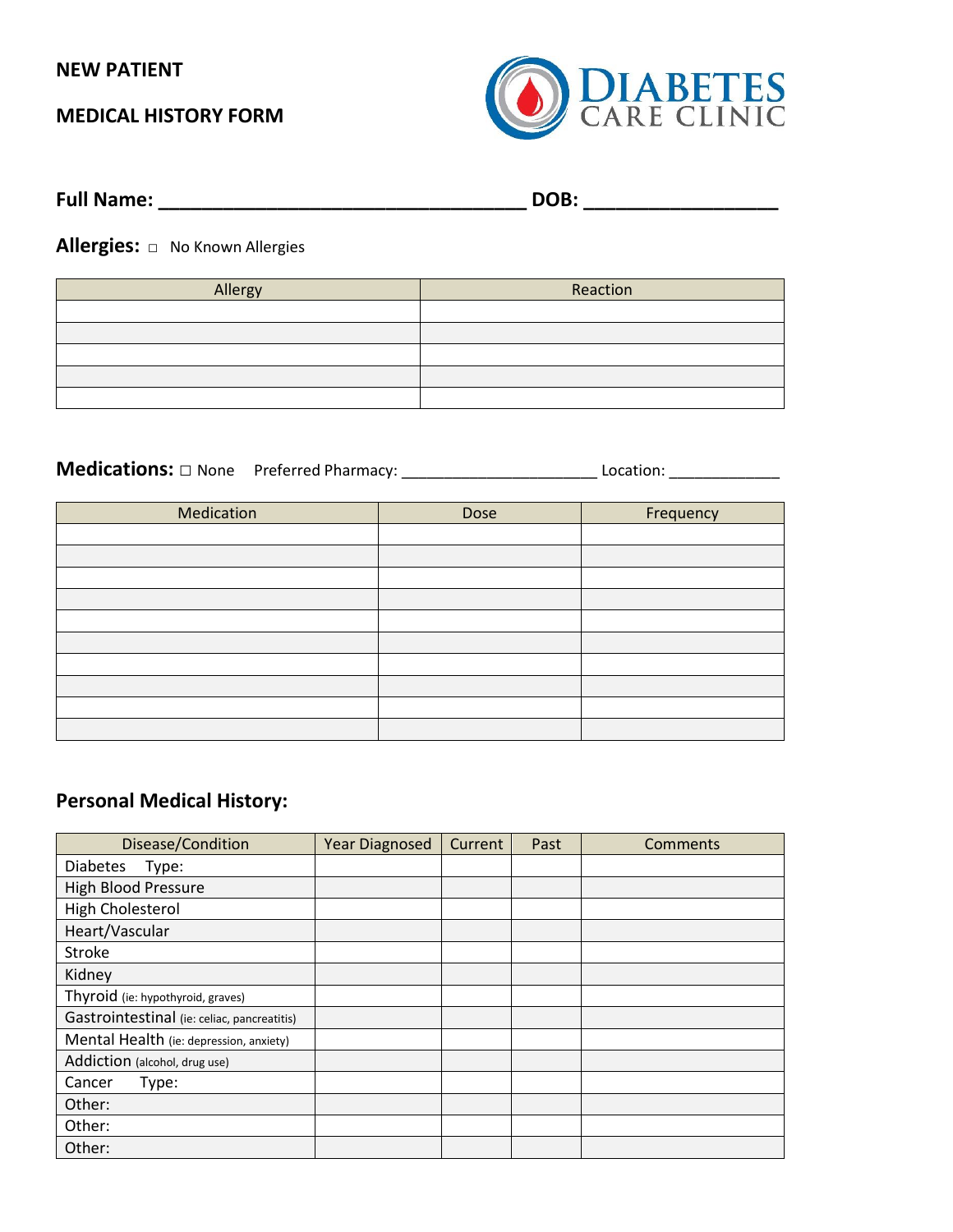# **Surgical History: □** None

| <b>Type</b> | Date | Location/Facility |
|-------------|------|-------------------|
|             |      |                   |
|             |      |                   |
|             |      |                   |
|             |      |                   |
|             |      |                   |

# **Family Medical History:**

| $\checkmark$<br>Check all<br>that apply | Diabetes<br>List Type | High Blood<br>Pressure | High Cholesterol | Disease<br>Heart | Stroke | Kidney Disease | Health<br>Mental | Cancer<br>List Type | Other: |
|-----------------------------------------|-----------------------|------------------------|------------------|------------------|--------|----------------|------------------|---------------------|--------|
| Mother                                  |                       |                        |                  |                  |        |                |                  |                     |        |
| Father                                  |                       |                        |                  |                  |        |                |                  |                     |        |
| <b>Brother</b>                          |                       |                        |                  |                  |        |                |                  |                     |        |
| Sister                                  |                       |                        |                  |                  |        |                |                  |                     |        |
| Child                                   |                       |                        |                  |                  |        |                |                  |                     |        |
| Maternal G. Mother                      |                       |                        |                  |                  |        |                |                  |                     |        |
| Maternal G. Father                      |                       |                        |                  |                  |        |                |                  |                     |        |
| Paternal G. Mother                      |                       |                        |                  |                  |        |                |                  |                     |        |
| Paternal G. Father                      |                       |                        |                  |                  |        |                |                  |                     |        |
| Other:                                  |                       |                        |                  |                  |        |                |                  |                     |        |
| Other:                                  |                       |                        |                  |                  |        |                |                  |                     |        |

# **Social History:**

| Occupation:                               |                                                                                           | $\Box$ Retired $\Box$ Unemployed $\Box$ Disabled     |  |  |  |
|-------------------------------------------|-------------------------------------------------------------------------------------------|------------------------------------------------------|--|--|--|
| If employed, do you work the night shift? |                                                                                           | $\Box$ No<br>□ Yes Work hours:                       |  |  |  |
|                                           | <b>Tobacco Use:</b> Smoke cigarettes? $\Box$ Yes                                          | $\Box$ No                                            |  |  |  |
| Current: Packs/day:<br># of years:        |                                                                                           | Packs/day:<br><i>Past:</i> Quit date:<br># of years: |  |  |  |
| Other tobacco:                            | $\Box$ Pipe $\Box$ Cigar $\Box$ Snuff/Chew How often?                                     |                                                      |  |  |  |
| <b>Alcohol Use:</b>                       | Do you use alcohol? $\Box$ No $\Box$ Yes $\Box$ Beer $\Box$ Wine $\Box$ Liquor # per week |                                                      |  |  |  |
| Drug Use:                                 | Do you use marijuana or recreational drugs? $\Box$ No $\Box$ Yes How often:               |                                                      |  |  |  |

### **Health Maintenance:**

|                                                                          | <b>Exercise:</b>   Do you exercise regularly? $\Box$ No $\Box$ Yes |                                                                    |  |  |                                               |  |  |
|--------------------------------------------------------------------------|--------------------------------------------------------------------|--------------------------------------------------------------------|--|--|-----------------------------------------------|--|--|
| What kind of exercise?<br><b>Duration:</b> How long (min):<br>How often: |                                                                    |                                                                    |  |  |                                               |  |  |
|                                                                          |                                                                    | <b>Sleep:</b> $\vert$ On average, how many hours do you sleep/day? |  |  | Do you feel well rested? $\Box$ No $\Box$ Yes |  |  |
| Diet:                                                                    | How would you rate your diet? $\Box$ Good $\Box$ Fair $\Box$ Poor  |                                                                    |  |  |                                               |  |  |